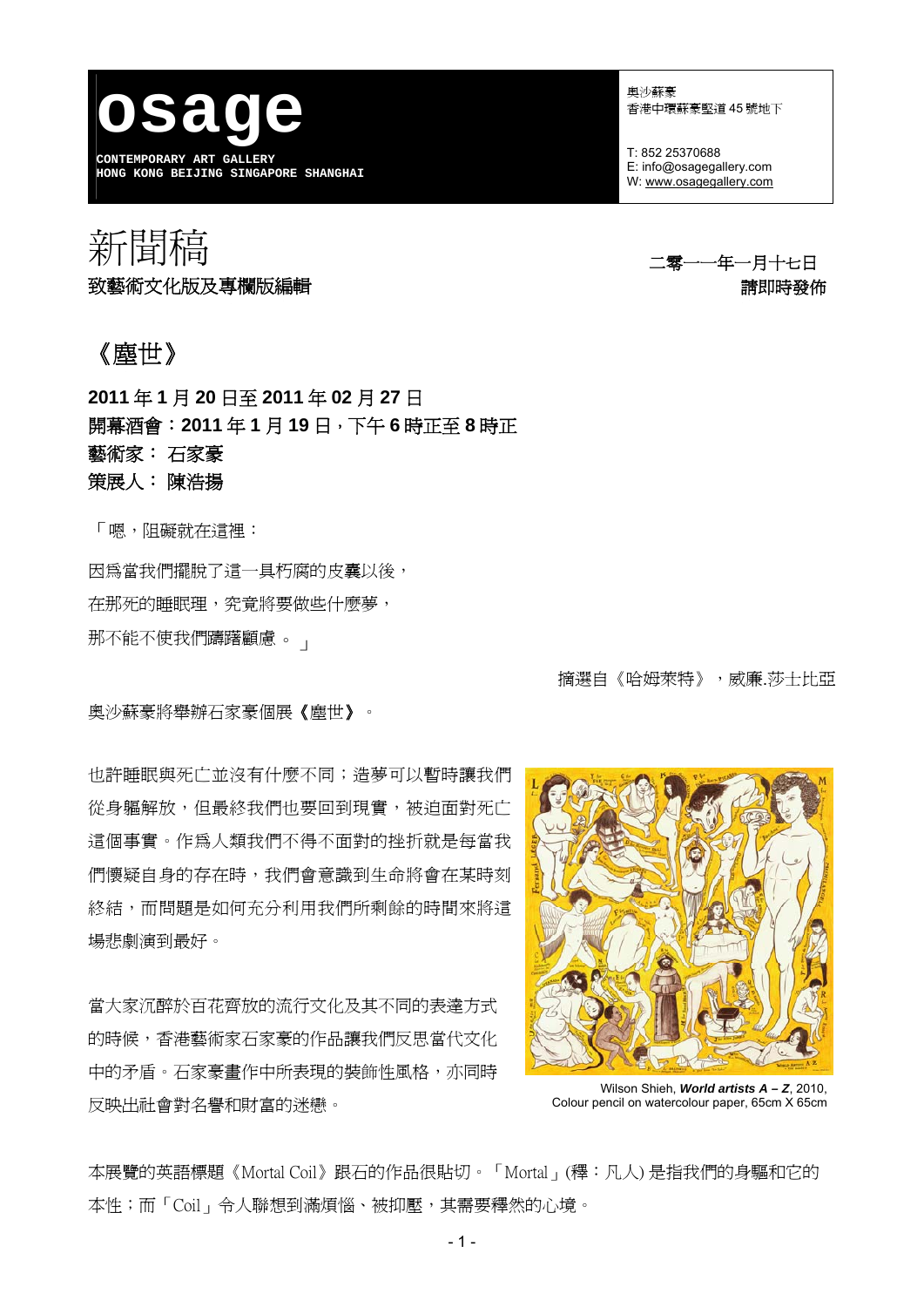許多人認同及專注於石家豪所採用的中國「工筆」繪畫技術,將畫中人物、背景一絲不苟地描繪的 個人風格,但往往忽略了他運用黑色幽默來批判名人文化的意圖。石家豪書中的裝飾性風格事實上 表達了社會對名譽和財富的迷戀。我們對名人圖象的推崇,使我們往往只希望看到他們的表像,並 而不願意了解那些人物的真實身份。借用這些名人能抓住觀眾注意力的能力,石將我們的目光反射 到消費者的身上。

今次的展覽將會展出石家豪三個系列的繪畫作品,題目是探討文化偶像如何演變成為傳奇以至歷史 人物。《偶像資料庫》系列的作品描繪著名的歌手,演員,以及重要政治人物;《香港傳奇》系列 作品喜劇化地闡述富有的人和他們渴望通過物質能得到心靈的滿足;而《藝術家索引》系列從藝術 史的角度彙編了多位有影響力的藝術家。



Wilson Shieh, *Rock and Roll Heaven*, 2010, Colour pencil on archival paper, 50cm X 100cm

--完--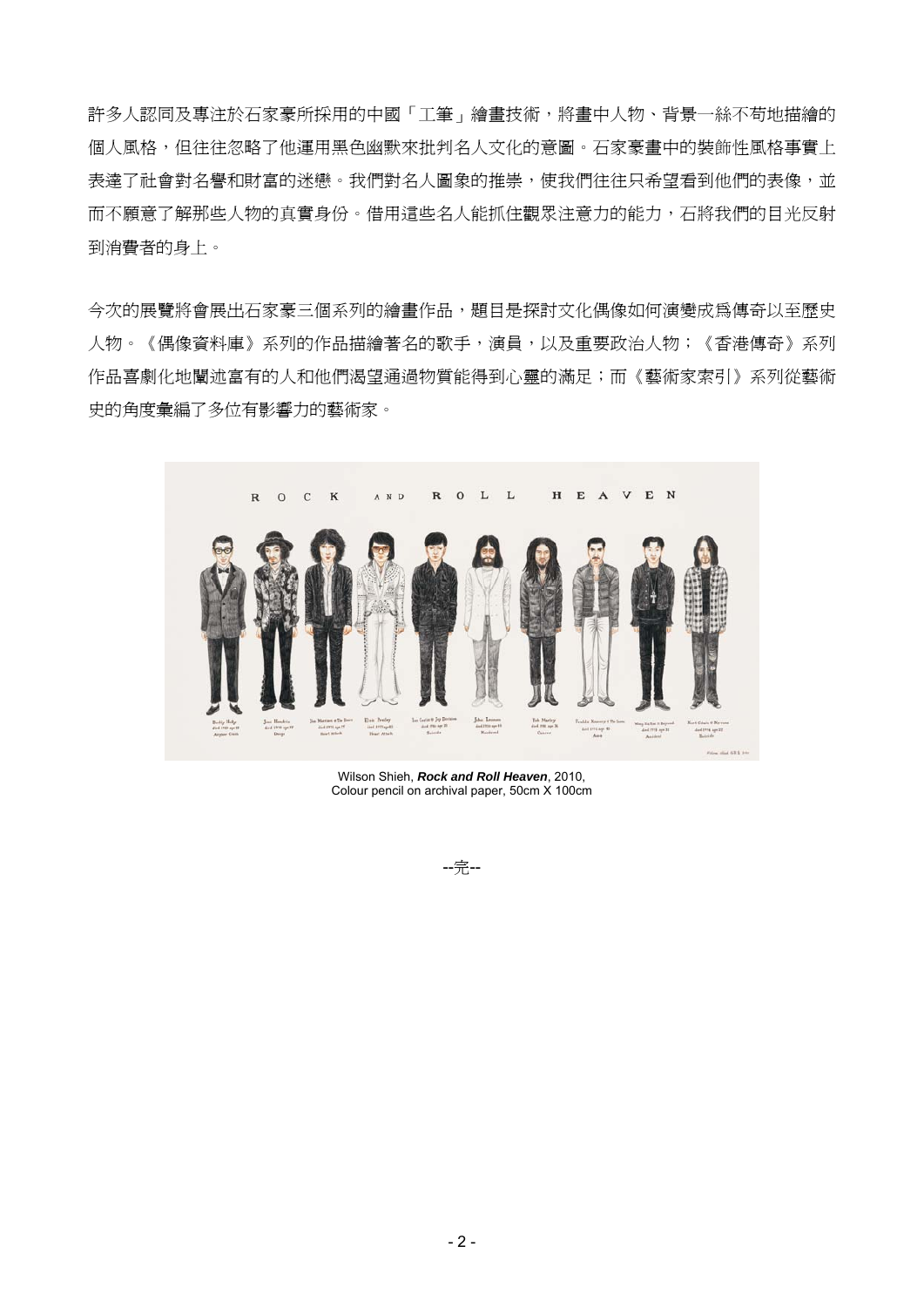## 關於《塵世》

| 關於《塵世》 |                        |
|--------|------------------------|
| 藝術家:   | 石家豪                    |
| 展覽地點:  | 奧沙蘇豪                   |
| 地址:    | 香港中環蘇豪堅道 45號地下         |
| 展期:    | 2011年1月20日至2011年02月27日 |
| 開幕酒會:  | 2011年1月19日,下午6時正至8時正   |
| 電話:    | (852) 2537 0688        |

# [附]

附錄一:關於藝術家

附錄二:作品圖像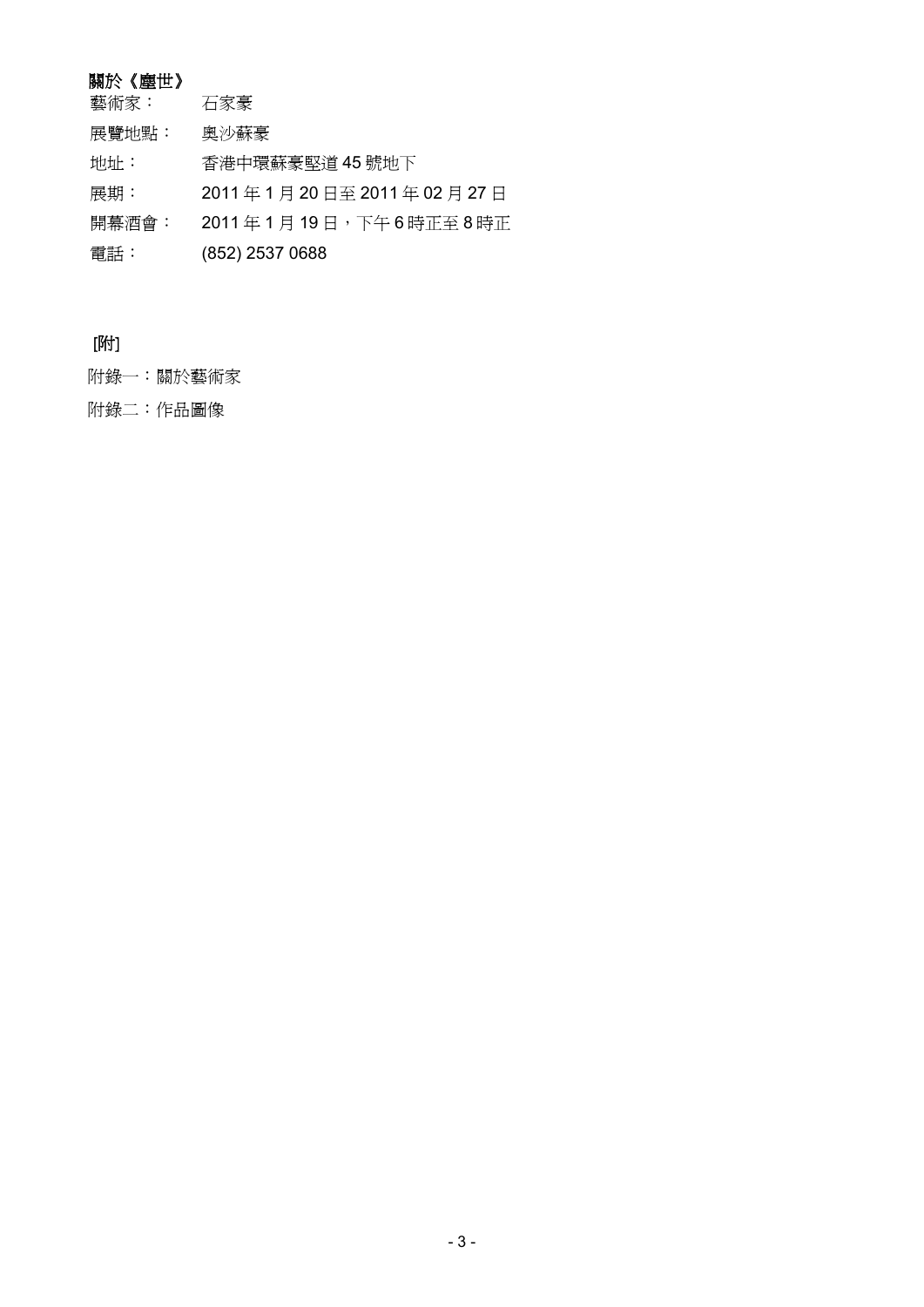#### 關於奧沙畫廊

奧沙畫廊為國際性的藝術機構,於香港和上海均設有展覽空間,致力推廣國際及亞洲的當代視覺藝 術。奧沙書廊的展覽網絡遍及亞洲多個地區,有助探索在亞洲以至亞洲以外不同地區的多元化而又 複雜的藝術關係。書廊所代理的包括區內一些最具代表性及最有趣的藝術家,而各地的展覽空間則 為他們提供了一個跨越亞洲的創作平台。奧沙亦與多位備受推崇的國際藝評家和策展人緊密合作, 籌劃及推廣探討當代議題相關的展覽和項目。

除舉辦大型群展和專題展覽外,奧沙畫廊亦為一些最具代表性的亞洲藝術家舉辦個展,當中包括來 自中國的孫原和彭禹、沈少民、蔣志,以及其他亞洲藝術家,如石家豪(香港),Nipan Oranniwesna(泰國)和蔡佳葳(台灣)。

#### 展覽預告

奧沙觀塘

《看著肥皂渡日(我已記不起你剛提起的那天) 》 藝術家:李傑 策展人:陳浩揚

2011 年 1 月 22 日至 2011 年 2 月 21 日

預展及酒會:2011 年 1 月 21 日,下午 6 時正至 8 時正

《極端經驗》

參展藝術家:胡向前(北京), 崔廣宇(台北), WAZA Group(武漢), 楊俊(台北 / 維也納) 策展人:姚嘉善 2011 年 1 月 22 日至 2011 年 2 月 21 日

預展及酒會:2011 年 1 月 21 日,下午 6 時正至 8 時正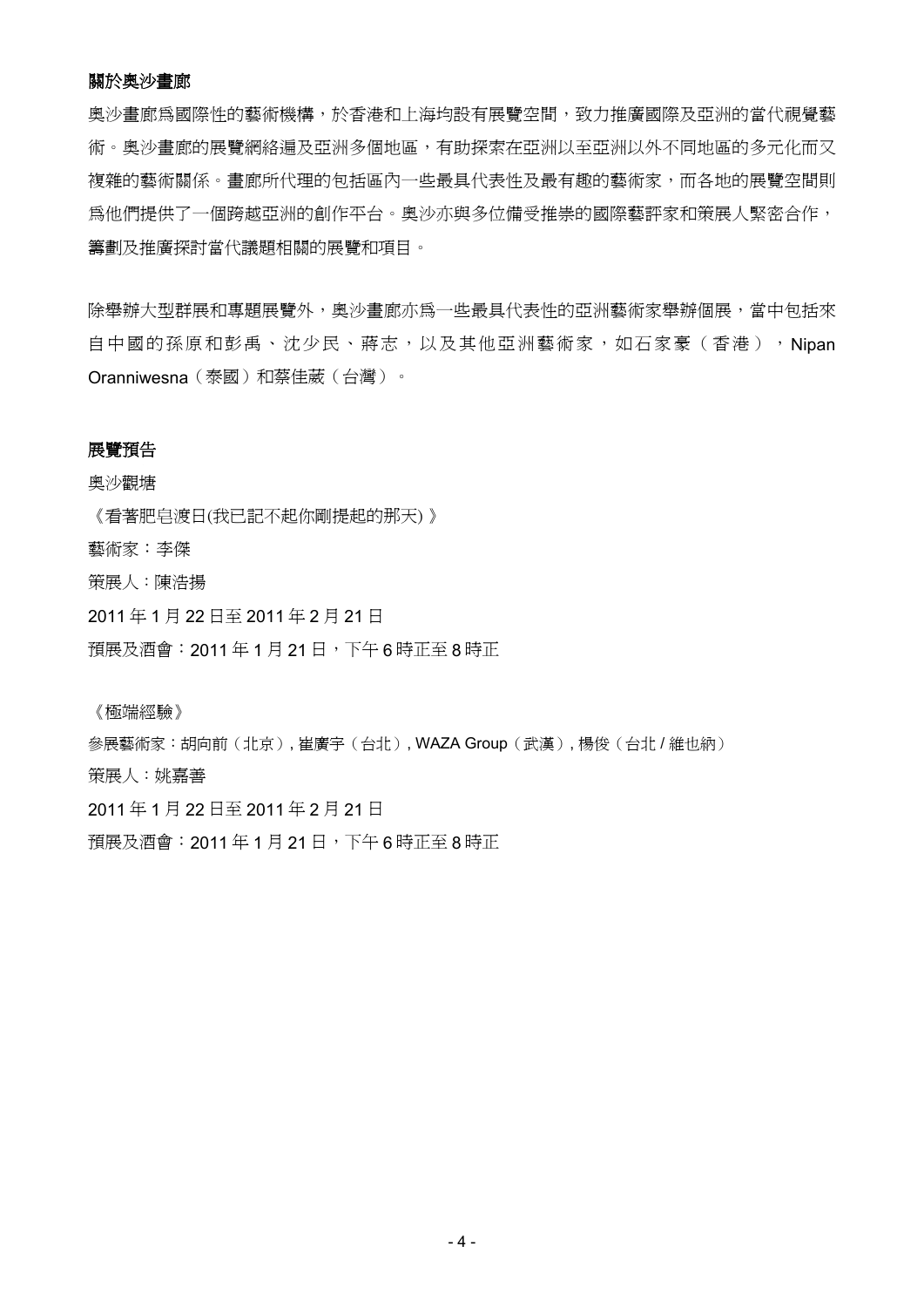Institute of Contemporary Arts Singapore, LASALLE College of the Arts

《Complete and Unabridged, Part I》

參展藝術家:Agnes Arellano, Bernardo Pacquing, Bert Antonio, Crispin Villanueva Jr., Dan Raralio, Elaine Roberto-Navas, Felix Bacolor, Francesca Enriquez, Gaston Damag, Gerardo Tan, Jet Melencio, Jojo Serrano, Jonathan Olazo, Juan Alcazaren, Juni Salvador, Lani Maestro, Mona Santos, Nilo Ilarde, Pardo de Leon, Popo San Pascual, Raul Rodriguez, RM de Leon, Roberto Chabet, Rock Drilon, Ronald Achacoso, Soler Santos, Retired Artist, Trek Valdizno, Waling Waling Gorospe, Yolanda Perez-Johnson

策展人:Nilo Ilarde, Ringo Bunoan, Isabel Ching 2011 年 2 月 18 日至 2011 年 3 月 26 日 預展及酒會:2011 年 2 月 17 日,下午 6 時半

#### 奧沙觀塘

《Complete and Unabridged, Part II》

參展藝術家:Aba Lluch Dalena, Al Cruz, Alvin Villaruel, Alvin Zafra, Amy Aragon, Annie Cabigting, Argie Bandoy, Bea Camacho, Bembol de la Cruz, Cocoy Lumbao, Erik Sausa, Ernest Concepcion, Gary-Ross Pastrana, Geraldine Javier, Jayson Oliveria, Jay Ticar, Jed Escueta, Jonathan Ching, Jucar Raquepo, Kaloy Olavides, Katya Guerrero, Keiye Miranda, Kiri Lluch Dalena, Kreskin Sugay, Lea Lim, Lena Cobangbang, Louie Cordero, Lui Medina, Maria Taniguchi, Mariano Ching, Mawen Ong, Mike Crisostomo, Miko Sandejas, MM Yu, Nona Garcia, Norberto Roldan, Patricia Eustaquio, Paul Mondok, Paulo Vinluan, Pipo Alido, Poklong Anading, Pow Martinez, Ranelle Dial, Reg Yuson, Ringo Bunoan, Robert Langenegger, Roberto Chabet, Romeo Lee, Sam Kiyoumarsi, Wire Tuazon, Yasmin Sison, Yason Banal 策展人:Gary Pastrana, Ringo Bunoan, Isabel Ching 2011 年 3 月 5 日至 2011 年 5 月 9 日

預展及酒會:2011 年 3 月 4 日,下午 6 時正至 8 時正

#### 奥沙蘇豪

《Intermediate Geography》 參展藝術家:Roberto Chabet 策展人:Nilo Ilarde 2011 年 3 月 5 日至 2011 年 5 月 9 日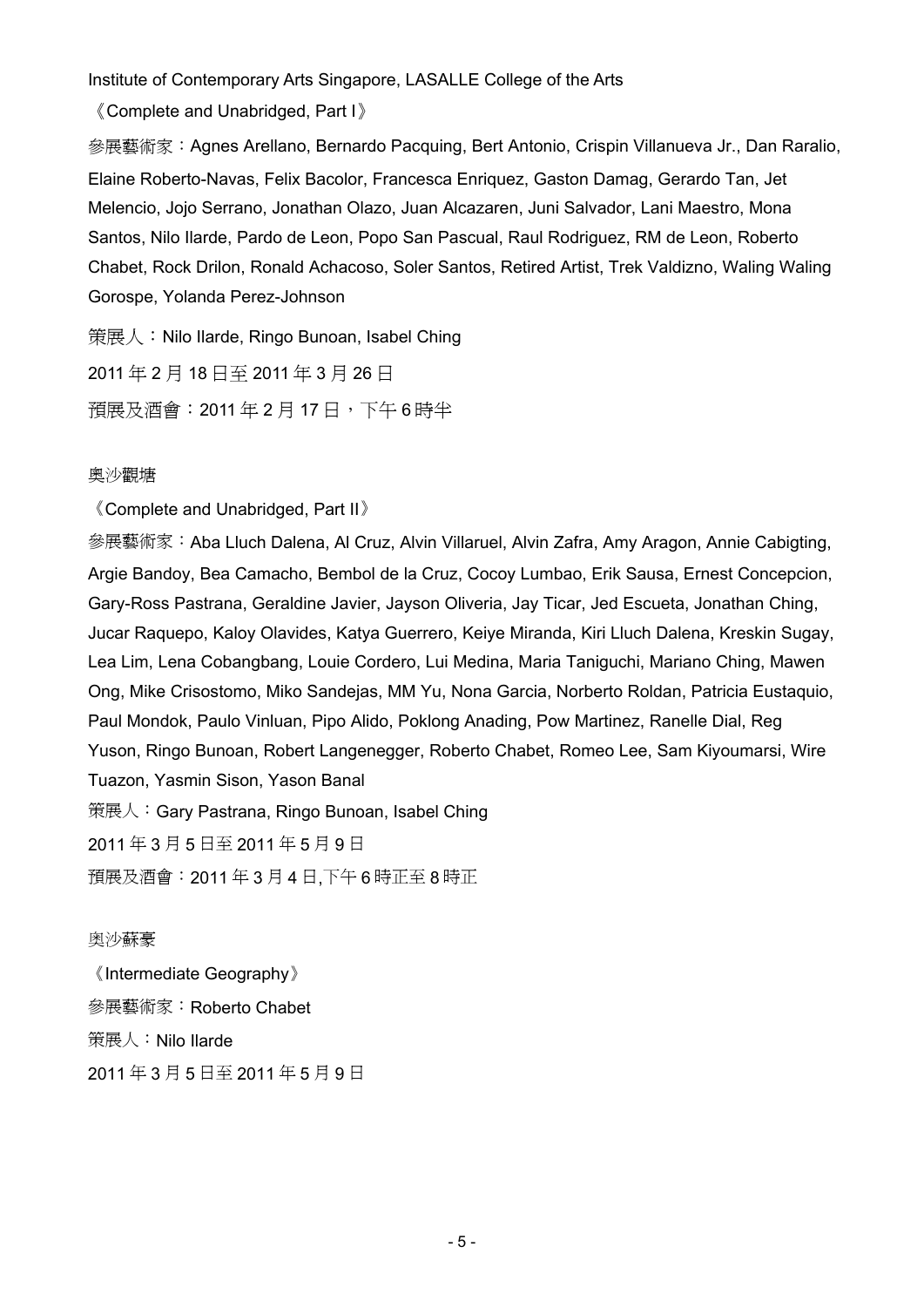### 近期展覽

奧沙上海 《Inventory Show》 至 2011 年 2 月 10 日

Institute of Contemporary Arts, Singapore, LASALLE College of the Arts (ICAS) 《To Be Continued》 Presented by Osage Art Foundation and ICAS; Organised by King Kong Arts Projects Unlimited Artist: Roberto Chabet Curated by Nilo Llarde, Ringo Bunoan and Isabel Ching till 11.02.2011

更多詳情請瀏覽[www.osagegallery.com](http://www.osagegallery.com/)

### 傳媒查詢

劉湜宜 (Joyce Lau)

電話: (852) 2793 4817

傳真: (852) 3007 2988

電郵: [joycelau@osagegallery.com](mailto:joycelau@osagegallery.com)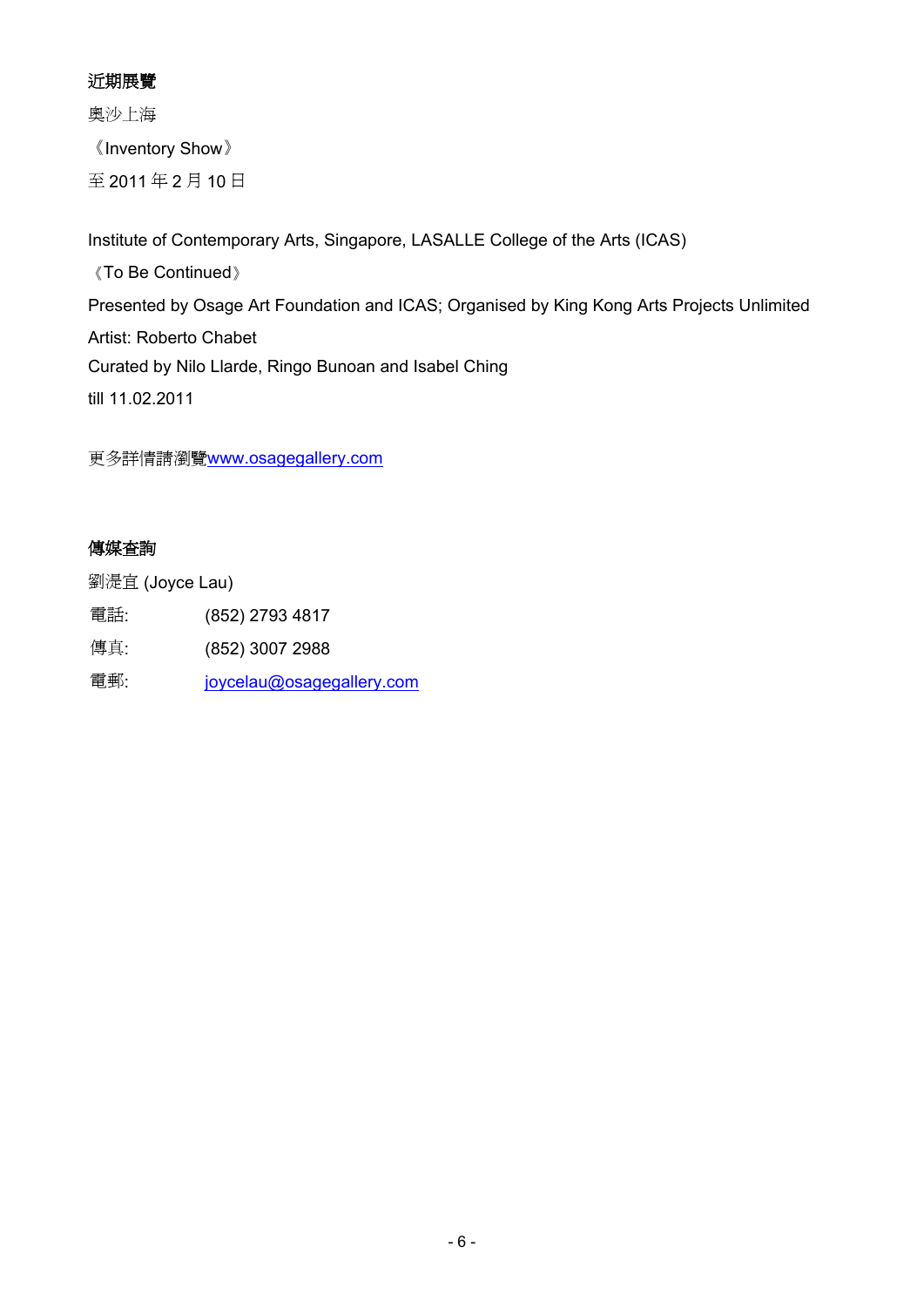#### 附錄一:關於藝術家

石家豪 1970 年生於香港,分別在 1994 及 2001 年於香港中文大學藝術系取得藝術學士及博士學 位。以中國工筆人物繪畫為主要創作媒介,內容以性別、角色、服裝及文化符號等作為議題。2006 年秋天,奧沙上海舉辦了石家豪於中國內地的首個個展,展出他一系列全新的布本作品。

曾參展的重要展覽包括第三屆亞洲太平洋當代藝術三年展(澳洲布里斯本昆士蘭美術館,1999); "*Past in Reverse: Contemporary Art of East Asia*"(美國加州聖地牙哥美術館,2004)及"新水墨藝術─ 創造、超越、翺翔"(香港藝術館,2008)。

在 2009年石家豪與駐京都木板雕刻家 Kitamura Shoichi 合作,創作出一系列題為《音樂世家》的浮 世繪風格木版畫,並同年於新加坡泰勒版畫研究院個展中展出。